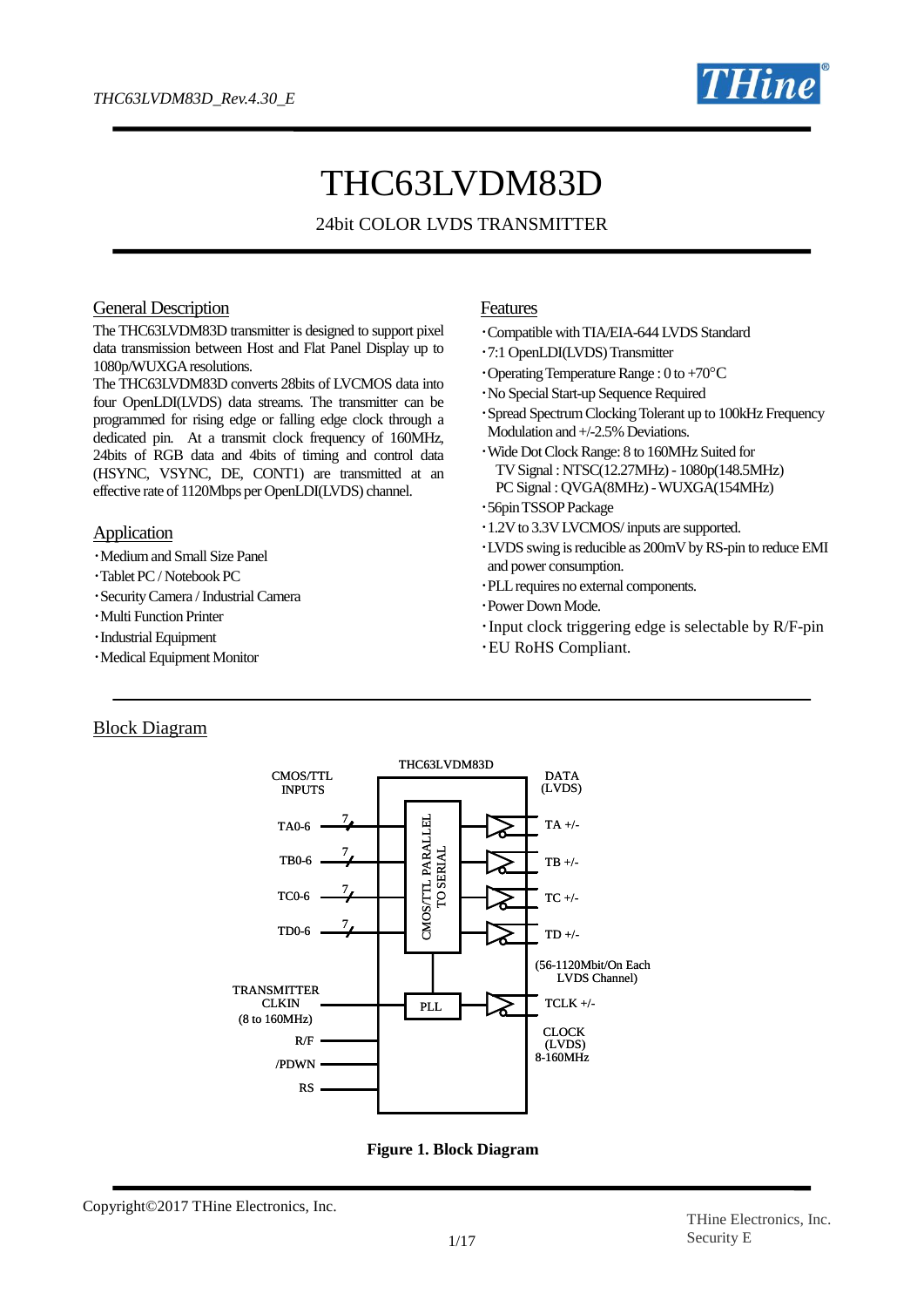

## Pin Diagram

|                                                                                                                                                                                                                                                                                                                                                                                                                                                                                                                                                                                                                                          | THC63LVDM83D |                                                                                                                                                                                                                                                                                                                                                                                                                                                                                                                                                                                                                    |
|------------------------------------------------------------------------------------------------------------------------------------------------------------------------------------------------------------------------------------------------------------------------------------------------------------------------------------------------------------------------------------------------------------------------------------------------------------------------------------------------------------------------------------------------------------------------------------------------------------------------------------------|--------------|--------------------------------------------------------------------------------------------------------------------------------------------------------------------------------------------------------------------------------------------------------------------------------------------------------------------------------------------------------------------------------------------------------------------------------------------------------------------------------------------------------------------------------------------------------------------------------------------------------------------|
| 1<br>RS<br>$\frac{2}{3}$<br>TD1<br>TA <sub>5</sub><br>4<br>TA <sub>6</sub><br>5<br><b>GND</b><br>$\overline{6}$<br>TB <sub>0</sub><br>7<br>TB <sub>1</sub><br>8<br>T <sub>D</sub> 2<br>9<br>VCC<br>10<br>TD <sub>3</sub><br>11<br>TB <sub>2</sub><br>12<br>TB <sub>3</sub><br>13<br><b>GND</b><br>$\overline{14}$<br>TB4<br>15<br>TB <sub>5</sub><br>16<br>TD <sub>4</sub><br>17<br>R/F<br>18<br>T <sub>D5</sub><br>19<br>TB <sub>6</sub><br>20<br>TC <sub>0</sub><br>21<br><b>GND</b><br>22<br>TC <sub>1</sub><br>23<br>TC <sub>2</sub><br>TC <sub>3</sub><br>25<br>T <sub>D</sub> 6<br>26<br>VCC<br>27<br>TC4<br>28<br>TC <sub>5</sub> |              | 56<br>$-TA4$<br>55<br>TA <sub>3</sub><br>54<br>TA <sub>2</sub><br>$\frac{53}{ }$ GND<br>52<br>TA <sub>1</sub><br>51<br>TA <sub>0</sub><br>50<br>T <sub>D</sub> <sub>0</sub><br>49<br><b>LVDS GND</b><br>48<br>TA-<br>$\frac{47}{10}$ TA+<br>46<br>TB-<br>45<br>TB+<br>44<br><b>LVDS VCC</b><br>43<br><b>LVDS GND</b><br>42<br>TC-<br>41<br>$TC+$<br>40<br><b>TCLK-</b><br>39<br>TCLK+<br>38<br>TD-<br>37<br>$TD+$<br>36<br><b>LVDS GND</b><br>35<br><b>PLL GND</b><br>34<br><b>PLL VCC</b><br>33<br><b>PLL GND</b><br>32<br>/PDWN<br>$\overline{31}$<br><b>CLK IN</b><br>30<br>TC <sub>6</sub><br>29<br><b>GND</b> |

**Figure 2. Pin Diagram**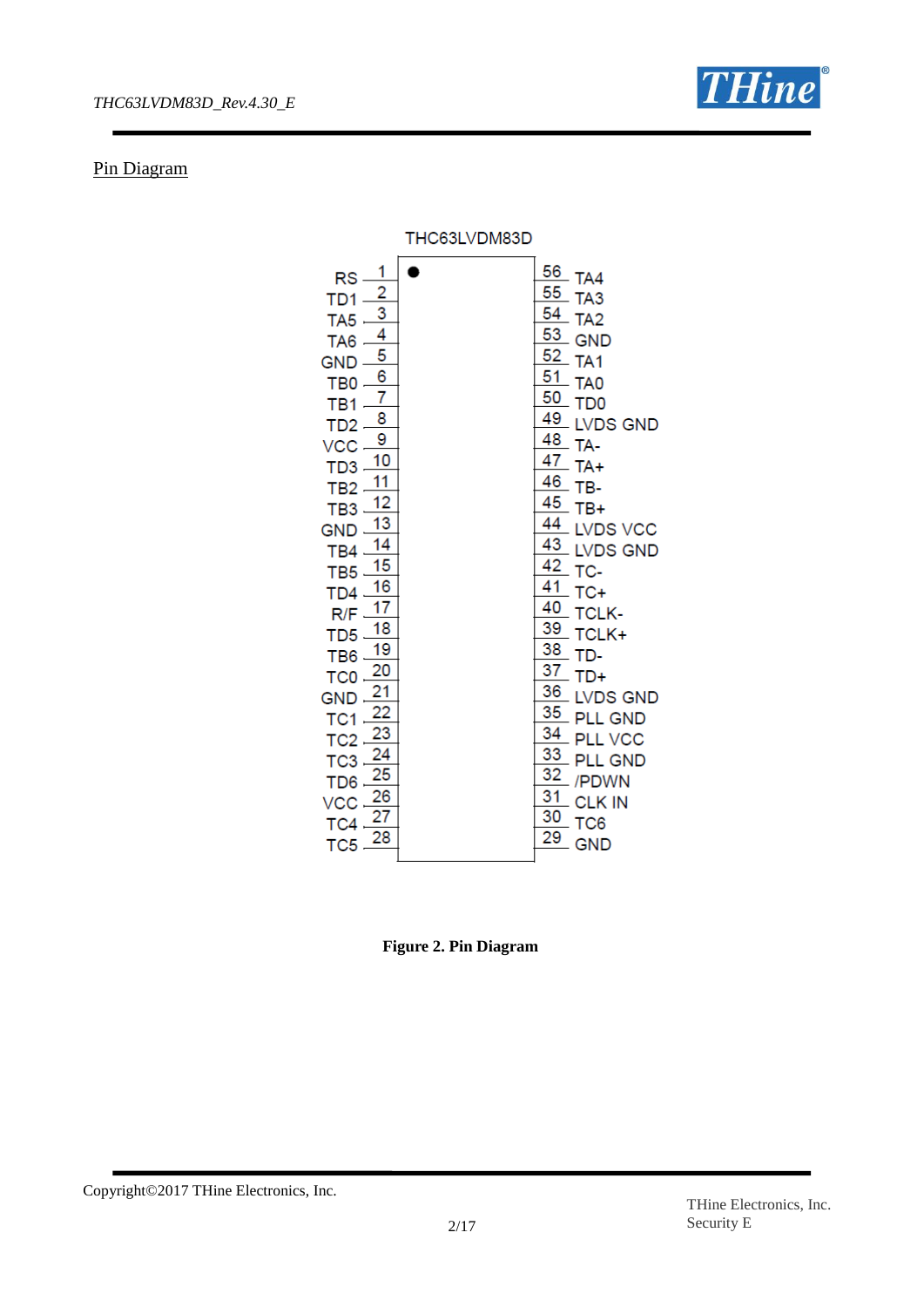

## **Pin Description**

| <b>Pin Name</b>                                               | Pin#                                                                                                              | <b>Direction</b> | <b>Type</b>   | <b>Description</b>                                                                                                                                                                                        |
|---------------------------------------------------------------|-------------------------------------------------------------------------------------------------------------------|------------------|---------------|-----------------------------------------------------------------------------------------------------------------------------------------------------------------------------------------------------------|
| TA+, TA-<br><b>TB+, TB-</b><br>$TC+$ , $TC-$<br>$TD+$ , $TD-$ | 47, 48<br>45, 46<br>41, 42<br>37, 38                                                                              | Output           | <b>LVDS</b>   | LVDS Data Out                                                                                                                                                                                             |
| TCLK+,<br>TCLK-                                               | 39, 40                                                                                                            |                  |               | <b>LVDS Clock Out</b>                                                                                                                                                                                     |
| $TA0 - TA6$<br>$TB0 \sim TB6$<br>$TC0 - TC6$<br>$TD0 - TD6$   | 51, 52, 54, 55, 56, 3, 4<br>6, 7, 11, 12, 14, 15, 19<br>20, 22, 23, 24, 27, 28,<br>30<br>50, 2, 8, 10, 16, 18, 25 |                  |               | Pixel Data Input                                                                                                                                                                                          |
| /PDWN<br>$\overline{\text{RS}}$                               | 32<br>1                                                                                                           |                  |               | H: Normal Operation<br>L: Power Down (All outputs are Hi-Z)<br>LVDS Swing Mode, VREF Select See Fig.7,<br>8                                                                                               |
|                                                               |                                                                                                                   | Input            | <b>LVCMOS</b> | <b>LVDS</b><br><b>Small Swing</b><br>RS Pin<br>Input Support<br>Swing<br><b>VCC</b><br>350mV<br>N/A<br>RS=VREF<br>0.6 to 1.4V<br>350mV<br><b>GND</b><br>200mV<br>N.A<br>VREF : is Input Reference Voltage |
| R/F<br><b>CLKIN</b>                                           | 17<br>31                                                                                                          |                  |               | <b>Input Clock Triggering Edge Select</b><br>H: Rising Edge<br>L: Falling Edge<br><b>Input Clock</b>                                                                                                      |
| <b>VCC</b>                                                    | 9, 26                                                                                                             |                  |               | Power Supply Pins for LVCMOS inputs and<br>digital circuit.                                                                                                                                               |
| <b>GND</b>                                                    | 5, 13, 21, 29, 53                                                                                                 | Power            |               | Ground Pins for LVCMOS Inputs and Digital<br>Circuitry.                                                                                                                                                   |
| LVDS VCC<br><b>LVDS GND</b>                                   | 44<br>36, 43 49                                                                                                   |                  |               | Power Supply Pins for LVDS Outputs.<br>Ground Pins for LVDS Outputs.                                                                                                                                      |
| PLL VCC                                                       | 34                                                                                                                |                  |               | Power Supply Pin for PLL Circuitry.                                                                                                                                                                       |
| PLL GND                                                       | 33, 35                                                                                                            |                  |               | Ground Supply Pin for PLL Circuitry.                                                                                                                                                                      |

**Table 1. Pin Description**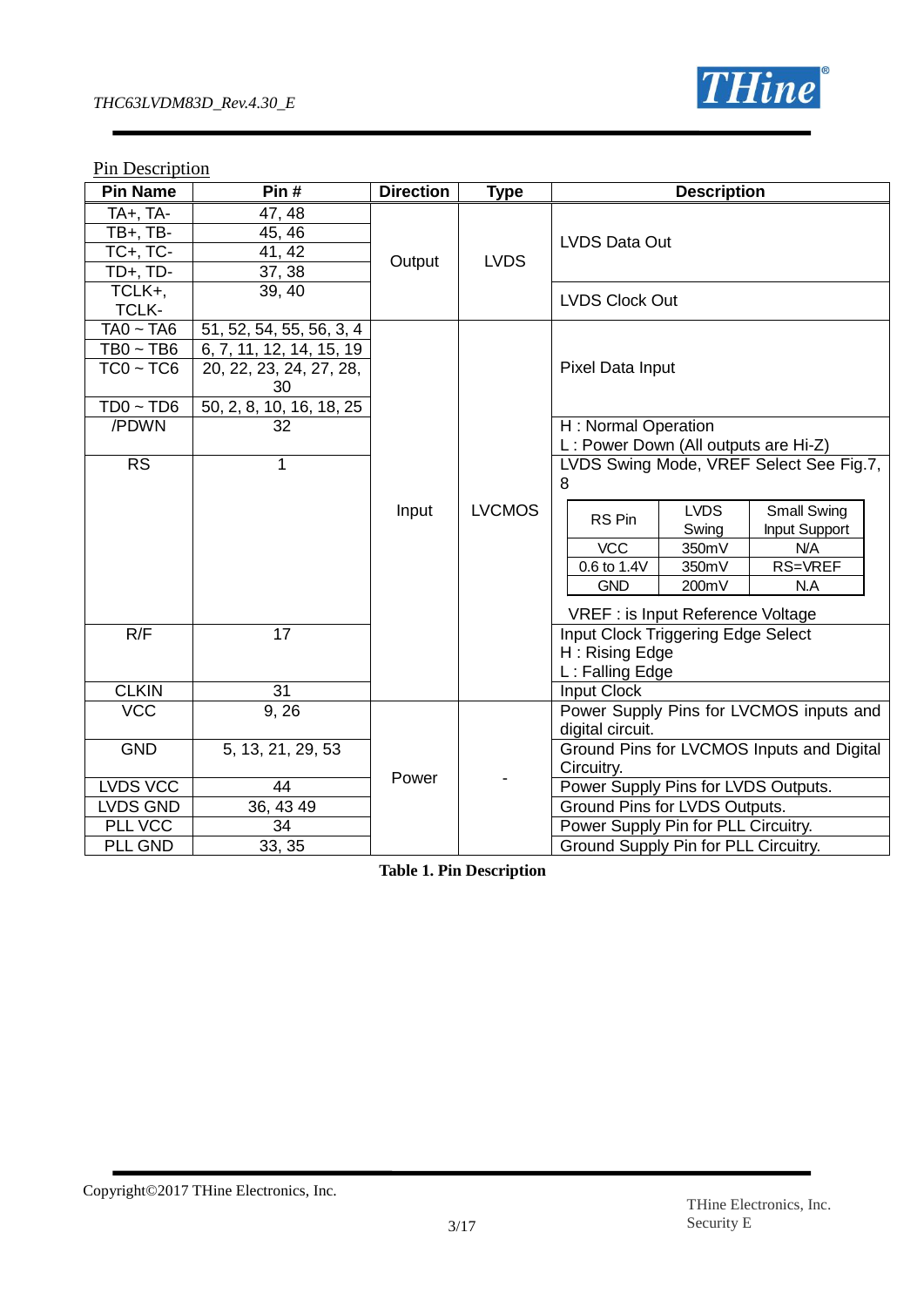

## Absolute Maximum Ratings

| Parameter                                   | Min    | Max         | Unit            |
|---------------------------------------------|--------|-------------|-----------------|
| All Supply Voltage (VCC, LVDS VCC, PLL VCC) | $-0.3$ | $+4.0$      |                 |
| <b>LVCMOS Input Voltage</b>                 | $-0.3$ | $VCC + 0.3$ |                 |
| LVDS Output Pin                             | $-0.3$ | $VCC + 0.3$ |                 |
| <b>Output Current</b>                       | $-30$  | 30          | mA              |
| Junction Temperature                        |        | $+125$      | $\rm ^{\circ}C$ |
| Storage Temperature                         | -55    | $+150$      | $\rm ^{\circ}C$ |
| <b>Reflow Peak Temperature</b>              |        | $+260$      | $\rm ^{\circ}C$ |
| <b>Reflow Peak Temperature Time</b>         |        | 10          | sec             |
| Maximum Power Dissipation @+25°C            |        | 1.8         | W               |

**Table 2. Absolute Maximum Ratings**

#### Recommended Operating Conditions

| Symbol        | Parameter                            | Min | Tvp | Max   | Unit |
|---------------|--------------------------------------|-----|-----|-------|------|
| VCC, LVDS VCC | All Supply Voltage                   | 3.0 | ں.ں | 3.6   |      |
| PLL VCC       |                                      |     |     |       |      |
| ıa            | <b>Operating Ambient Temperature</b> |     | 25  | $+70$ | ഫ    |
|               | <b>Clock Frequency</b>               |     |     | 160   | MHz  |

#### **Table 3. Recommended Operating Conditions**

"Absolute Maximum Ratings" are those values beyond which the safety of the device can not be guaranteed. They are not meant to imply that the device should be operated at these limits. The tables of "Electrical Characteristics Table4, 5, 6, 7" specify conditions for device operation.

"Absolute Maximum Rating" value also includes behavior of overshooting and undershooting.

## Equivalent LVDS Output Schematic Diagram



**Figure 3. LVDS Output Schematic Diagram**

Copyright©2017 THine Electronics, Inc.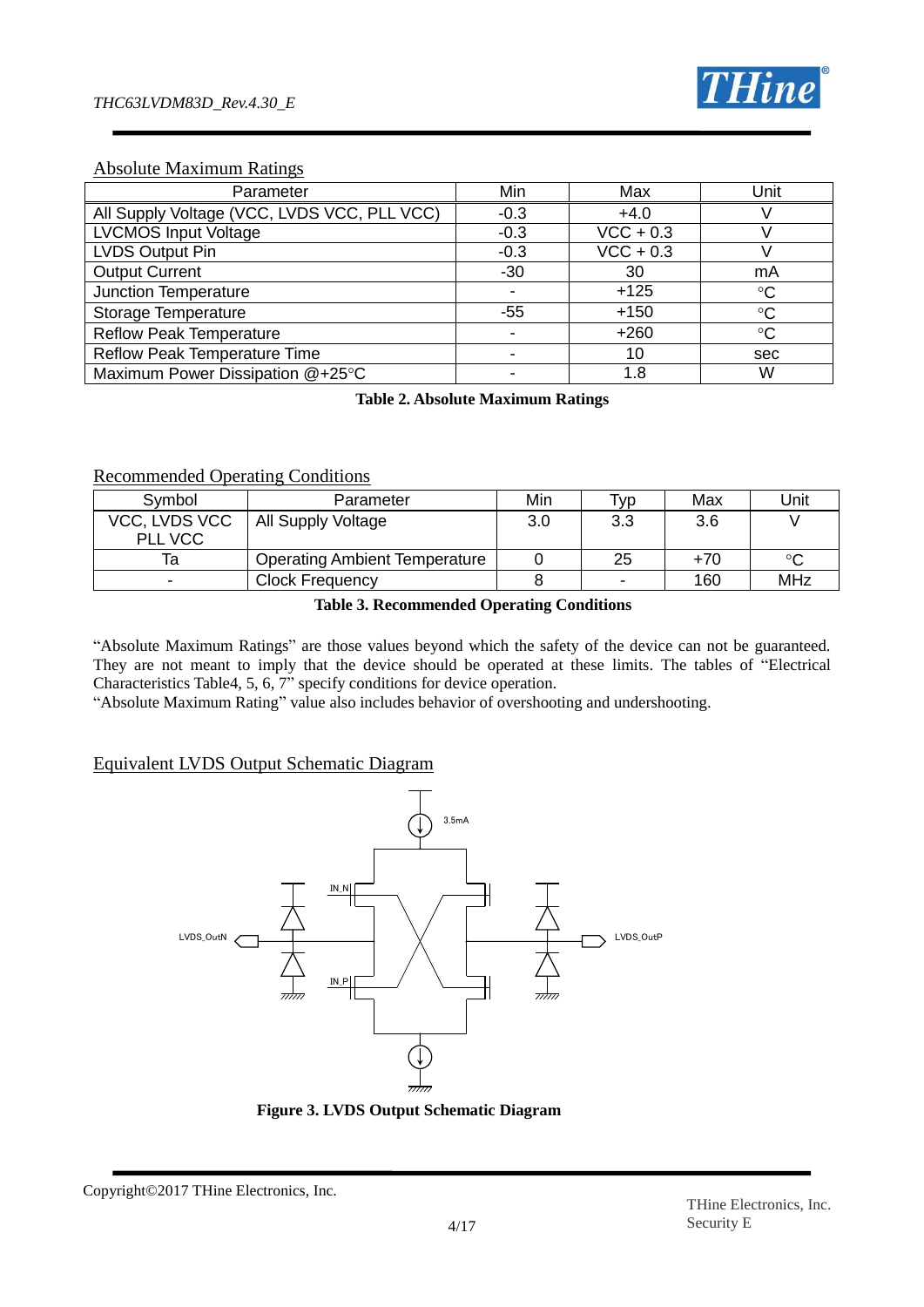

## Power Consumption

| Over recommended operating supply and temperature range unless otherwise specified |                                                      |                            |              |                                          |      |     |      |
|------------------------------------------------------------------------------------|------------------------------------------------------|----------------------------|--------------|------------------------------------------|------|-----|------|
| Symbol                                                                             | Parameter                                            |                            | Conditions   |                                          | Typ* | Max | Unit |
|                                                                                    |                                                      |                            |              | $RL=100\Omega$ , CL=5pF, f=85MHz, RS=VCC | 61   | 67  | mA   |
|                                                                                    |                                                      | $RL=100\Omega$ ,<br>RS=VCC | $CL = 5pF$ , | $f=135MHz$ ,                             | 77   | 83  | mA   |
| I <sub>TCCW</sub>                                                                  | <b>LVDS Transmitter</b><br><b>Operating Current</b>  | $RL=100\Omega$ ,<br>RS=VCC | $CL = 5pF$ , | $f=160MHz$ ,                             | 84   | 92  | mA   |
|                                                                                    | <b>Worst Case Pattern</b><br>(Fig.4)                 |                            |              | $RL=100\Omega$ , CL=5pF, f=85MHz, RS=GND | 50   | 56  | mA   |
|                                                                                    |                                                      | $RL=100\Omega$ ,<br>RS=GND | $CL=5pF$ ,   | $f=135$ MHz,                             | 65   | 71  | mA   |
|                                                                                    |                                                      | $RL=100\Omega$ ,<br>RS=GND | $CL = 5pF$ , | $f=160MHz$ ,                             | 73   | 80  | mA   |
| I <sub>TCCS</sub>                                                                  | <b>LVDS Transmitter</b><br><b>Power Down Current</b> | /PDWN=L, All Inputs=L or H |              |                                          |      | 10  | μA   |

\*Typ values are at the conditions of VCC=3.3V and  $Ta = +25^{\circ}C$ 

## **Table 4. Power Consumption**

Worst Case Pattern



x=A,B,C,D

**Figure 4. Worst Case Pattern**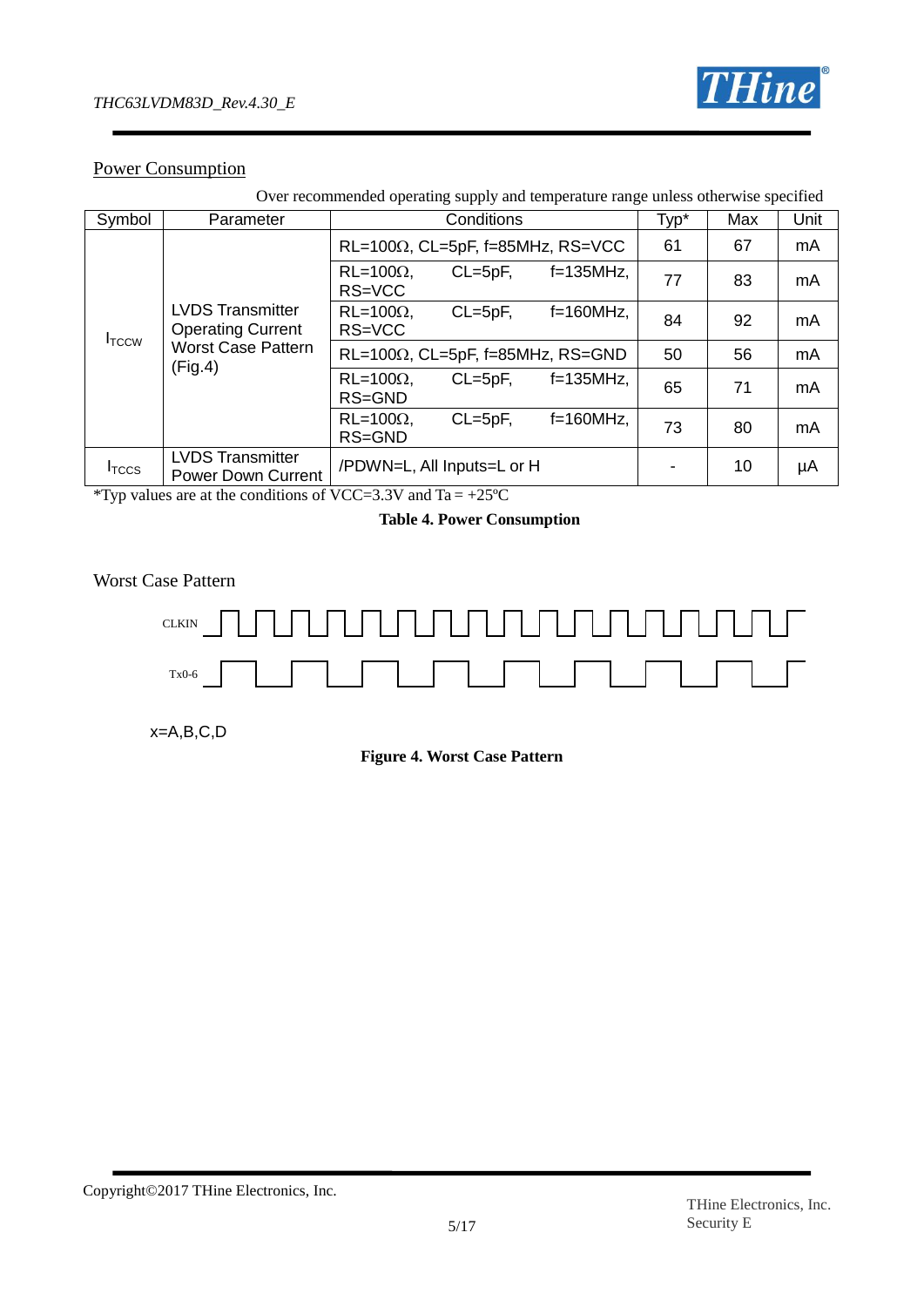

## Electrical Characteristics

## **LVCMOS DC Specifications**

Over recommended operating supply and temperature range unless otherwise specified

| Symbol                      | Parameter                               | Conditions                       | Min                    | Typ*        | Max                     | Unit |
|-----------------------------|-----------------------------------------|----------------------------------|------------------------|-------------|-------------------------|------|
| V <sub>IH</sub>             | High Level Input Voltage                | RS=VCC or GND                    | 2.0                    |             | <b>VCC</b>              | V    |
| $V_{IL}$                    | Low Level Input Voltage                 | RS=VCC or GND                    | <b>GND</b>             |             | 0.8                     |      |
| $\rm V_{DDQ}$               | <b>Small Swing Voltage</b>              |                                  | 1.2                    |             | 2.8                     | V    |
| $\mathsf{V}_{\mathsf{REF}}$ | Input Reference Voltage                 | Small Swing ( $RS = V_{DDQ}/2$ ) | $\blacksquare$         | $V_{DDQ}/2$ |                         |      |
| $V_{SH}^2$                  | Small Swing High Level<br>Input Voltage | $V_{REF}=V_{DDQ}/2$              | $V_{DDQ}/2$<br>$+100m$ |             |                         |      |
| $V_{SL}^2$                  | Small Swing Low Level<br>Input Voltage  | $V_{RFF=}$ $V_{DDO}/2$           |                        |             | $V_{DDQ}/2$<br>$-100mV$ | V    |
| <b>I</b> INC                | <b>Input Current</b>                    | $GND \leq V_{IN} \leq VCC$       |                        |             | ±10                     | μA   |

\*Typ values are at the conditions of VCC=3.3V and Ta =  $+25^{\circ}$ C

Notes :  $1 \text{V}_{\text{DDO}}$  voltage defines the max voltage of small swing inputs at RS=VREF. It is not an actual input voltage.

<sup>2</sup> Small swing signals are applied to TA0-6, TB0-6, TC0-6, TD0-6 and CLKIN.

**Table 5. LV-CMOS DC Specifications**

## **LVDS Transmitter DC Specifications**

Over recommended operating supply and temperature range unless otherwise specified

| Symbol          | Parameter                                                     |                  | 11 V<br>Conditions                          | Min   | Typ* | Max   | Unit |
|-----------------|---------------------------------------------------------------|------------------|---------------------------------------------|-------|------|-------|------|
|                 |                                                               |                  | Normal swing<br>RS=VCC                      | 250   | 350  | 450   | mV   |
| <b>VOD</b>      | Differential Output Voltage                                   | $RL = 100\Omega$ | Reduced<br>swing<br>RS=GND                  | 100   | 200  | 300   | mV   |
| $\triangle VOD$ | Change in VOD<br>between<br>complementary<br>output<br>states |                  |                                             |       |      | 35    | mV   |
| <b>VOC</b>      | Common Mode Voltage                                           | $RL = 100\Omega$ |                                             | 1.125 | 1.25 | 1.375 | V    |
| $\triangle$ VOC | Change in VOC between<br>complementary<br>output<br>states    |                  |                                             |       |      | 35    | mV   |
| $I_{OS}$        | Circuit<br>Short<br>Output<br>Current                         |                  | $V_{\text{OUT}}$ =GND, RL=100 $\Omega$      |       |      | -24   | mA   |
| $I_{OZ}$        | <b>TRI-STATE</b><br>Output<br>Current                         |                  | /PDWN=GND,<br>$V_{\text{OUT}} =$ GND to VCC |       |      | ±10   | μA   |

\*Typ values are at the conditions of VCC=3.3V and Ta =  $+25^{\circ}$ C

**Table 6. LVDS Transmitter DC Specifications**

Copyright©2017 THine Electronics, Inc.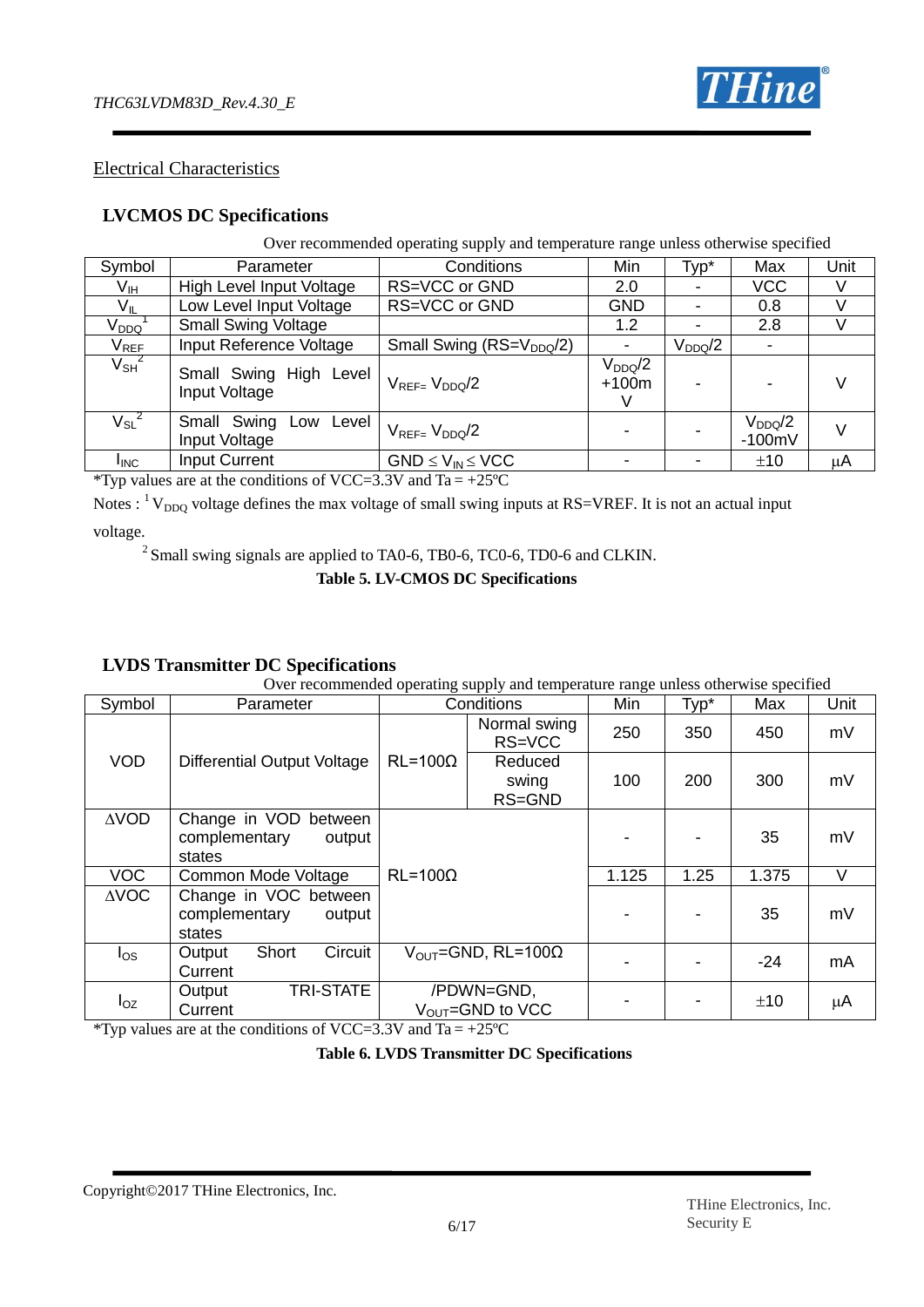

|                                | Over recommended operating supply and temperature range unless otherwise specified |               |      |               |      |  |  |
|--------------------------------|------------------------------------------------------------------------------------|---------------|------|---------------|------|--|--|
| Symbol                         | Parameter                                                                          | Min           | Typ  | Max           | Unit |  |  |
| $\mathfrak{r}_{\text{TCIT}}$   | <b>CLK IN Transition Time</b>                                                      |               |      | 5.0           | ns   |  |  |
| $t_{\mathsf{TCP}}$             | <b>CLK IN Period</b>                                                               | 6.25          |      | 125           | ns   |  |  |
| $t_{\scriptstyle\textrm{TCH}}$ | CLK IN High Time                                                                   | 0.35T         | 0.5T | 0.65T         | ns   |  |  |
| $t_{\sf TCL}$                  | <b>CLK IN Low Time</b>                                                             | 0.35T         | 0.5T | 0.65T         | ns   |  |  |
| $t_{\text{TCD}}$               | CLK IN to TCLK+/- Delay                                                            |               | 3T   |               | ns   |  |  |
| $t_{\mathsf{TS}}$              | LVCMOS Data Setup to CLK IN                                                        | 2.0           |      |               | ns   |  |  |
| $\mathsf{t}_{\mathsf{TH}}$     | LVCMOS Data Hold from CLK IN                                                       | 0.0           |      |               | ns   |  |  |
| $t_{\text{LVT}}$               | <b>LVDS Transition Time</b>                                                        |               | 0.6  | 1.5           | ns   |  |  |
| $t_{\text{TOP1}}$              | Output Data Position0 (T=6.25ns ~ 20ns)                                            | $-0.15$       | 0.0  | $+0.15$       | ns   |  |  |
| $\rm t_{Top0}$                 | Output Data Position1 (T=6.25ns ~ 20ns)                                            | $T/7 - 0.15$  | T/7  | $T/7 + 0.15$  | ns   |  |  |
| t <sub>Top6</sub>              | Output Data Position2 (T=6.25ns ~ 20ns)                                            | 2T/7-0.15     | 2T/7 | $2T/7 + 0.15$ | ns   |  |  |
| $\mathfrak{r}_{\mathsf{Top5}}$ | Output Data Position3 (T=6.25ns ~ 20ns)                                            | 3T/7-0.15     | 3T/7 | $3T/7 + 0.15$ | ns   |  |  |
| $\rm t_{Top4}$                 | Output Data Position4 (T=6.25ns ~ 20ns)                                            | 4T/7-0.15     | 4T/7 | $4T/7 + 0.15$ | ns   |  |  |
| t <sub>Top3</sub>              | Output Data Position 5 (T=6.25ns ~ 20ns)                                           | $5T/7 - 0.15$ | 5T/7 | $5T/7 + 0.15$ | ns   |  |  |
| $\mathfrak{r}_{\text{Top2}}$   | Output Data Position6 (T=6.25ns ~ 20ns)                                            | 6T/7-0.15     | 6T/7 | $6T/7 + 0.15$ | ns   |  |  |
| $\mathfrak{r}_{\texttt{FPLL}}$ | Phase Lock Loop Set                                                                |               |      | 10.0          | ms   |  |  |

**LVCMOS & LVDS Transmitter AC Specifications**

\*Typ values are at the conditions of VCC=3.3V and Ta = +25°C

**Table 7. LVCMOS & LVDS Transmitter AC Specifications**

## LVCMOS Input



**Figure 5. CLKIN Transmission Time**

LVDS Output



LVDS Output Load



Copyright©2017 THine Electronics, Inc.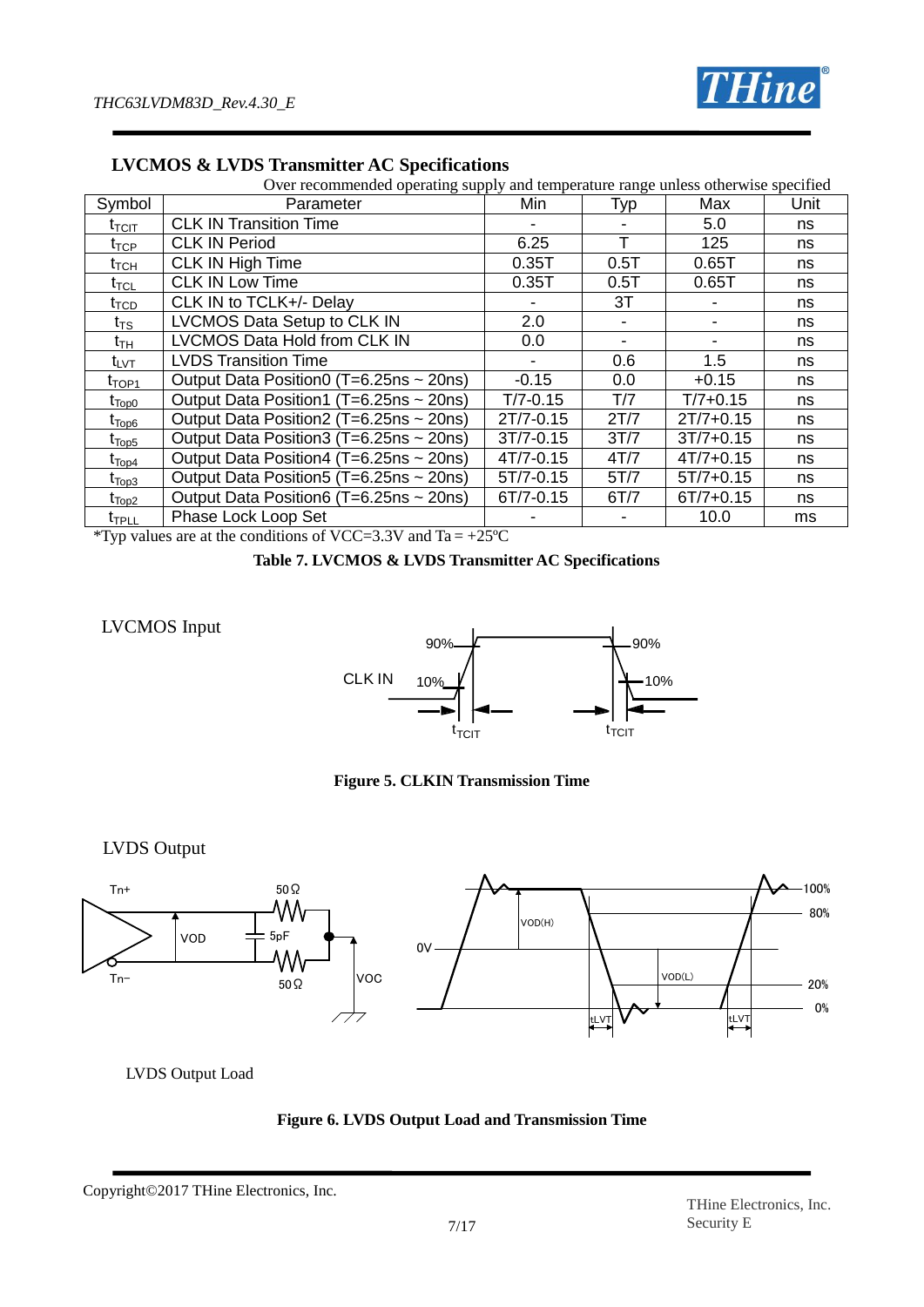## AC Timing Diagrams



 CLKIN : Solid line denotes the setting of R/F=GND Dashed line denotes the setting of  $R/F = VCC$ 

**Figure 7. LVCOMS Inputs and LVDS Clock Output Timing 1**





Copyright©2017 THine Electronics, Inc.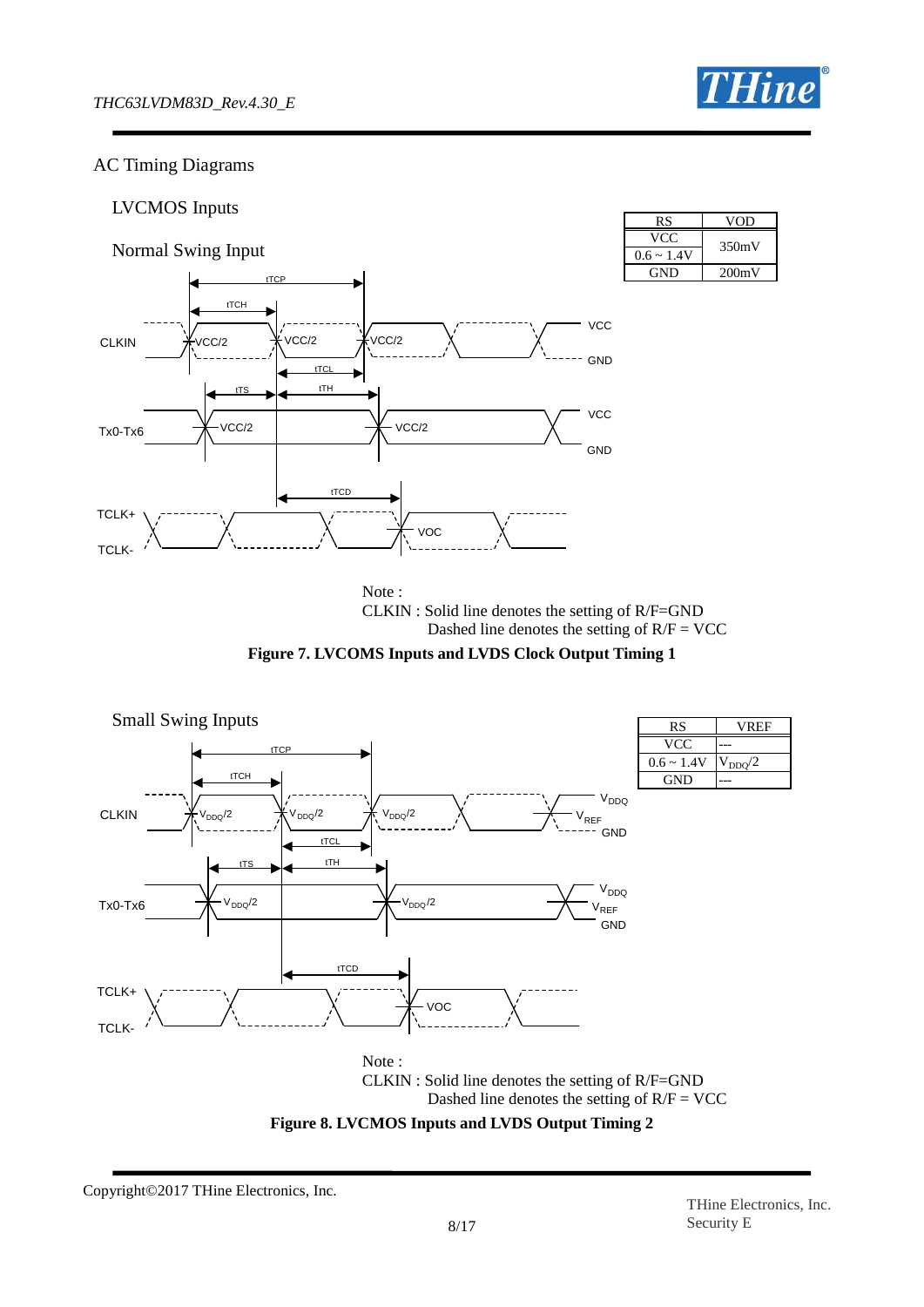

## LVDS Output Data Position



**Figure 9. LVDS Output Data Position**

Phase Lock Loop Set Time



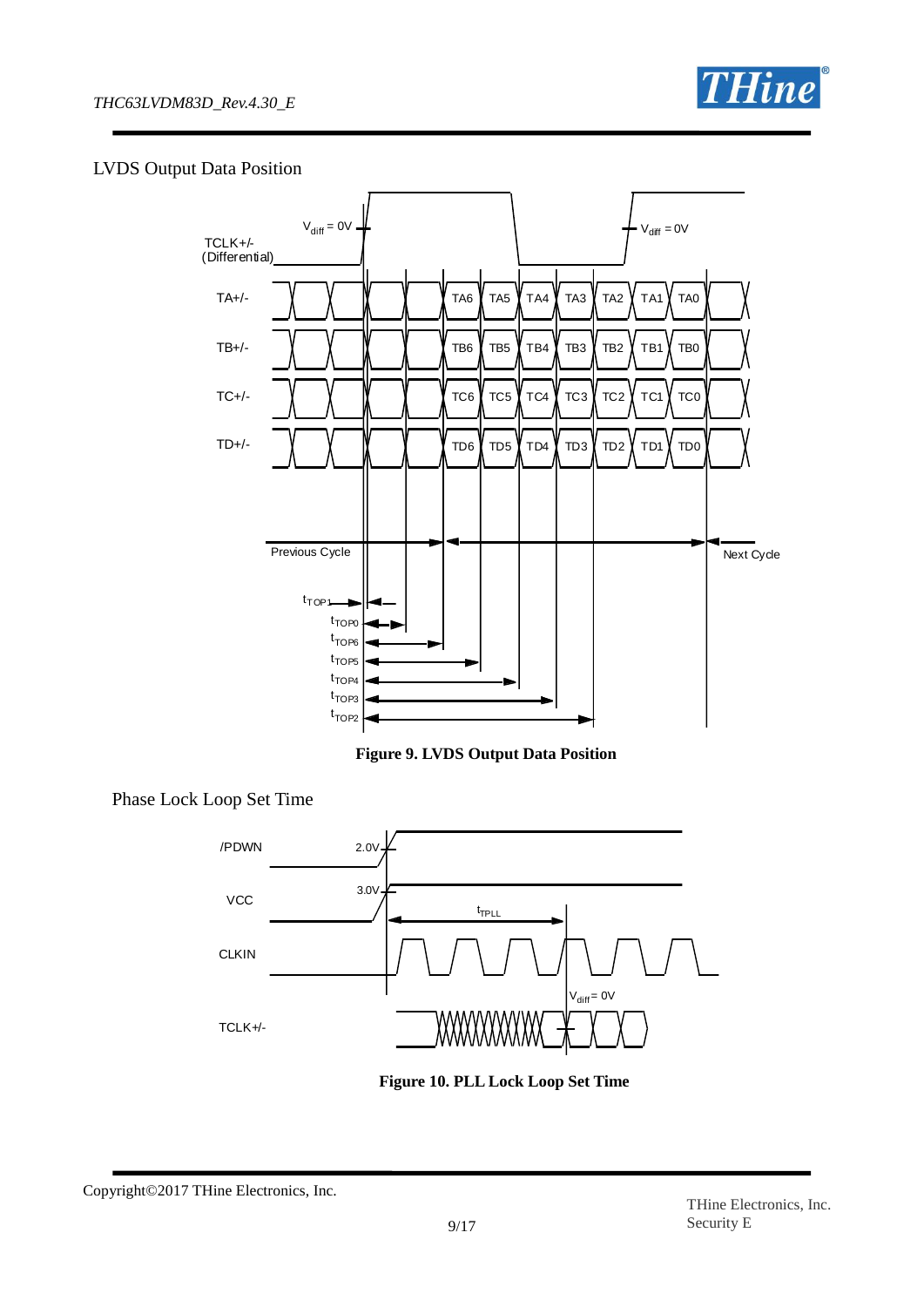

## Spread Spectrum Clocking Tolerant



**Figure 11. Spread Spectrum Clocking Tolerant**

The graph indicates the range that the IC works normally under SS clock input operation. The results are measured with a typical sample on condition of  $+25C<sup>o</sup>$  and 3.3V, therefore these values are for reference and do not guarantee the performance of a product under other circumstance.

LVDS Data Timing Diagram



**Figure 12. LVDS Data Timing Diagram**

Copyright©2017 THine Electronics, Inc.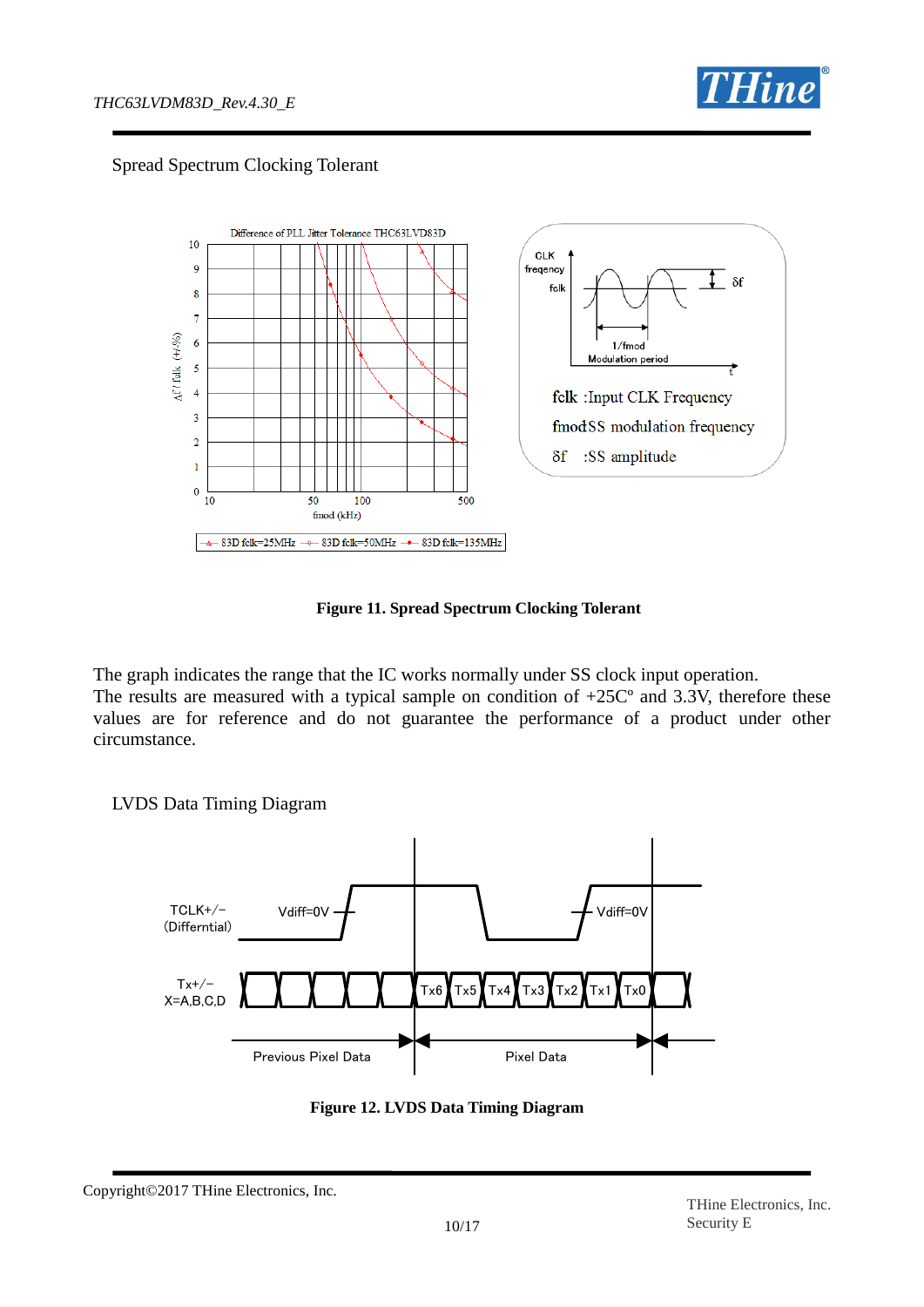

## **For Display Application**

| THC63LVDM83D Pixel Data Mapping for JEIDA Format (6bit, 8bit Application) |  |  |  |
|---------------------------------------------------------------------------|--|--|--|
|                                                                           |  |  |  |

|                                                                          | 6bit                     | 8bit                     |
|--------------------------------------------------------------------------|--------------------------|--------------------------|
| TA <sub>0</sub>                                                          | R <sub>2</sub>           | $\overline{R2}$          |
| TA <sub>1</sub>                                                          | R <sub>3</sub>           | R <sub>3</sub>           |
| TA <sub>2</sub>                                                          | $\overline{R4}$          | $\overline{R4}$          |
| $\overline{\text{TA}}3$                                                  | $\overline{R5}$          | $\overline{R5}$          |
| TA4                                                                      | R <sub>6</sub>           | R <sub>6</sub>           |
| TA <sub>5</sub>                                                          | R7                       | R7                       |
| TA <sub>6</sub>                                                          | $\overline{G2}$          | $\overline{G2}$          |
| TB <sub>0</sub>                                                          | $\overline{G}3$          | $\overline{G}3$          |
| TB1<br>TB2                                                               | $\overline{\mathsf{G4}}$ | $\overline{\mathsf{G4}}$ |
|                                                                          | $\overline{\mathsf{G5}}$ | $\overline{\mathsf{G5}}$ |
| TB <sub>3</sub>                                                          | $\overline{\mathsf{G6}}$ | $\overline{\mathsf{G6}}$ |
| $\overline{\text{TB4}}$                                                  | $\overline{\mathsf{G7}}$ | $\overline{\mathsf{G7}}$ |
| TB <sub>5</sub>                                                          | B2                       | B2                       |
| TB <sub>6</sub>                                                          | $\overline{B3}$          | $\overline{B3}$          |
| TC <sub>0</sub>                                                          | B4                       | $\overline{B4}$          |
|                                                                          | $\overline{B5}$          | $\overline{B5}$          |
| TC1<br>TC2                                                               | $\overline{B6}$          | B <sub>6</sub>           |
|                                                                          | $\overline{B7}$          | $\overline{B7}$          |
| $\frac{1}{1}$<br>TC4                                                     | Hsync                    | <b>Hsync</b>             |
| TC5                                                                      |                          |                          |
| TC <sub>6</sub>                                                          | Vsync<br>DE              | Vsync<br>DE              |
|                                                                          |                          | R <sub>0</sub>           |
| $\frac{TDO}{TD1}$                                                        |                          | $\overline{R1}$          |
|                                                                          |                          | $\overline{G}0$          |
| TD <sub>2</sub><br>TD <sub>3</sub><br>TD <sub>4</sub><br>TD <sub>5</sub> |                          | $\overline{G1}$          |
|                                                                          |                          | B <sub>0</sub>           |
|                                                                          |                          | $\overline{B1}$          |
| TD <sub>6</sub>                                                          |                          | N/A                      |

Note : Use TA to TC channels and open TD channel for 6bit application.

**Table 8. Data Mapping for JEIDA Format**

Copyright©2017 THine Electronics, Inc.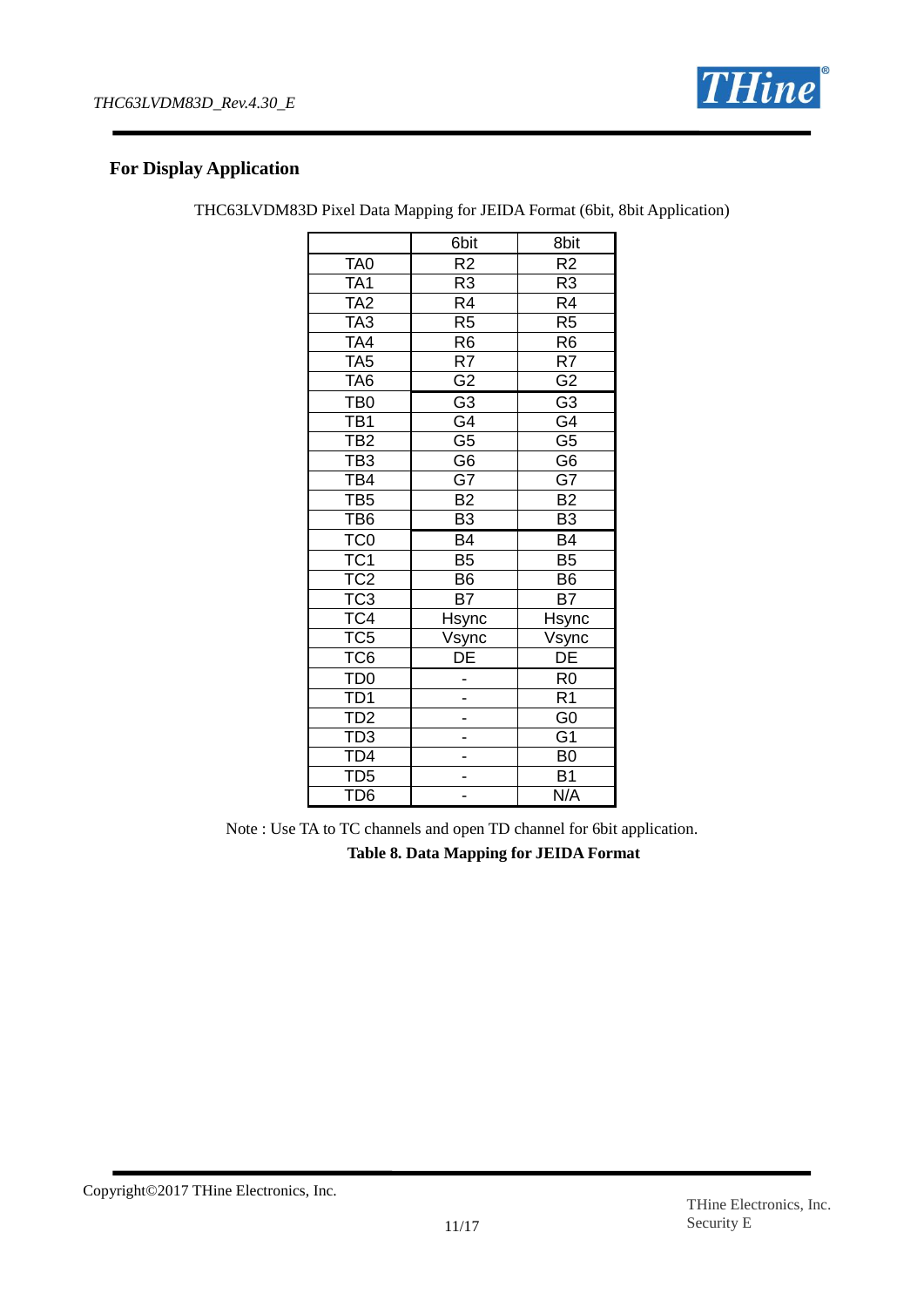

|                         | 6bit                     | 8bit                     |
|-------------------------|--------------------------|--------------------------|
| TA <sub>0</sub>         | R <sub>0</sub>           | R <sub>0</sub>           |
| TA <sub>1</sub>         | $\overline{R1}$          | $\overline{R1}$          |
| TA <sub>2</sub>         | $\overline{R2}$          | $\overline{R2}$          |
| TA3                     | $\overline{R3}$          | $\overline{R3}$          |
| TA4                     | $\overline{\mathsf{R4}}$ | $\overline{R4}$          |
| TA <sub>5</sub>         | R <sub>5</sub>           | R <sub>5</sub>           |
| TA <sub>6</sub>         | $\overline{60}$          | $\overline{G}$           |
| TB <sub>0</sub>         | $\overline{G1}$          | $\overline{G1}$          |
| TB1                     | $\overline{\mathsf{G2}}$ | $\overline{G2}$          |
| TB <sub>2</sub>         | $\overline{G3}$          | $\overline{G3}$          |
| TB3<br>TB4              | $\overline{\mathsf{G4}}$ | $\overline{G4}$          |
|                         | $\overline{\mathsf{G5}}$ | $\overline{\mathsf{G5}}$ |
| TB <sub>5</sub>         | $\overline{B0}$          | B <sub>0</sub>           |
| $\overline{TB6}$        | $\overline{B1}$          | $\overline{B1}$          |
| TC <sub>0</sub>         | $\overline{B2}$          | $\overline{B2}$          |
| TC <sub>1</sub>         | $\overline{B3}$          | $\overline{B3}$          |
| TC <sub>2</sub>         | <b>B4</b>                | B4                       |
| $\overline{\text{TC3}}$ | $\overline{B5}$          | $\overline{B5}$          |
| $\overline{TC4}$        | Hsync                    | <b>Hsync</b>             |
| TC <sub>5</sub>         | Vsync                    | Vsync                    |
| TC <sub>6</sub>         | $\overline{\mathsf{DE}}$ | $\overline{DE}$          |
| TD <sub>0</sub>         |                          | R <sub>6</sub>           |
| TD1<br>TD2              |                          | R7                       |
|                         |                          | $\overline{G6}$          |
| TD3<br>TD4              |                          | $\overline{G}$           |
|                         |                          | B <sub>6</sub>           |
| ID5                     |                          | <b>B7</b>                |
| TD <sub>6</sub>         |                          | N/A                      |

THC63LVDM83D Pixel Data Mapping for VESA Format (6bit, 8bit Application)

Note : Use TA to TC channels and open TD channel for 6bit application. **Table 9. Data Mapping for VESA Format**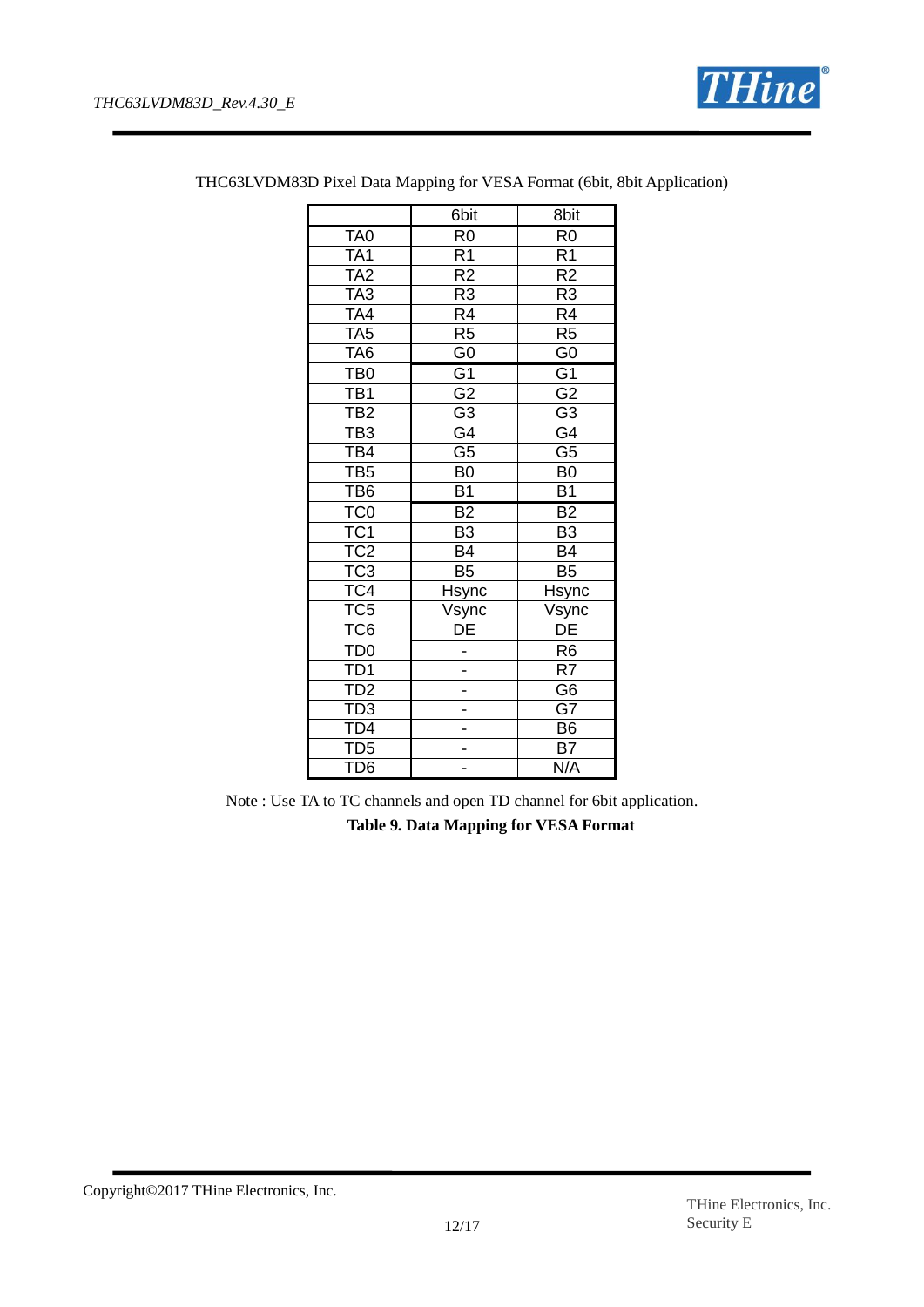

## **Typical Connection**



**Figure 13. Typical Connection Diagram**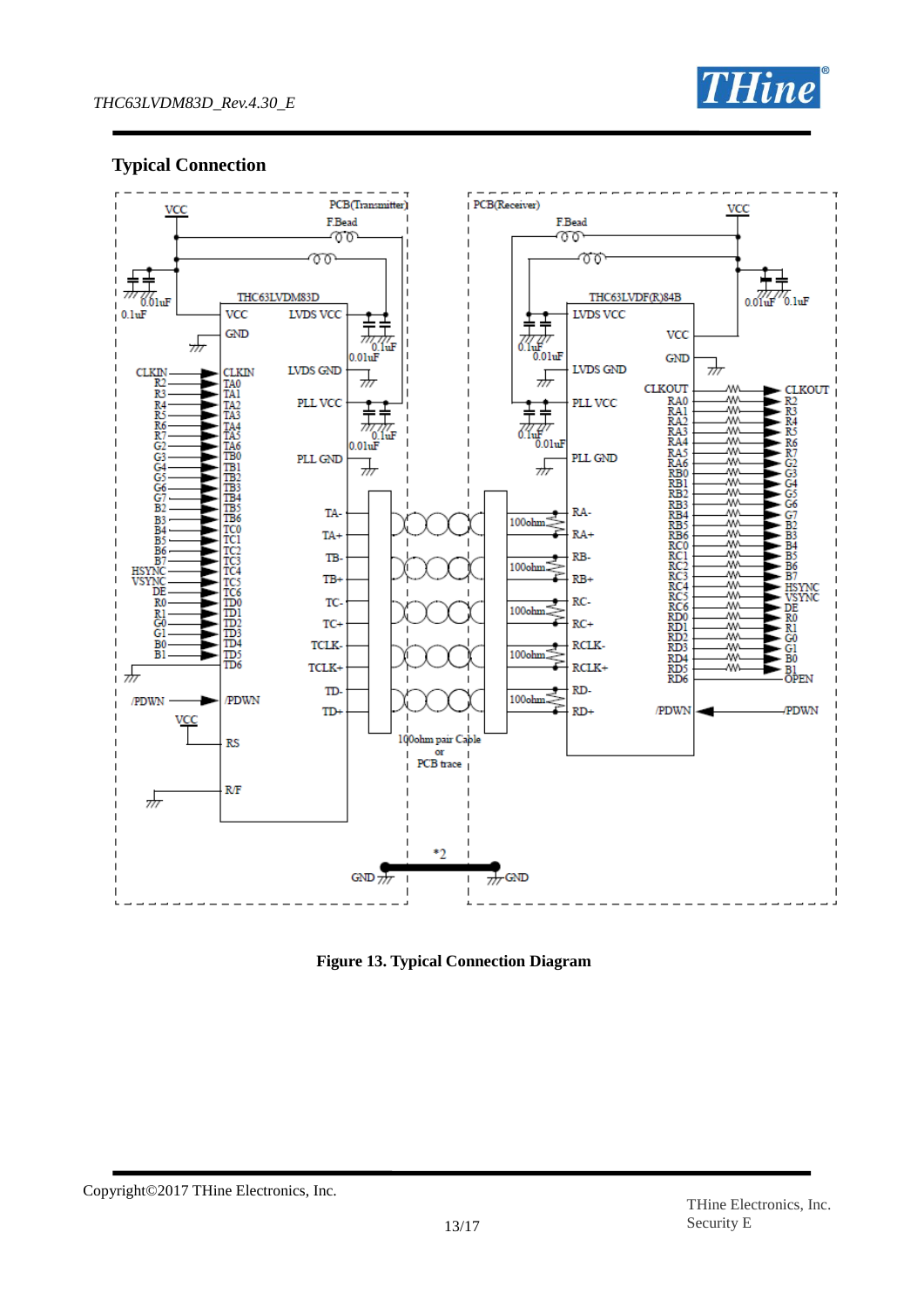

## **Notes**

1) Cable Connection and Disconnection

Do not connect and disconnect the LVDS cable, when the power is supplied to the system.

#### 2) GND Connection

 Connect each GND of the PCB which THC63LVDM83D and LVDS-Rx on it. It is better for EMI reduction to place GND cable as close to LVDS cable as possible.

## 3) Multi Drop Connection

Multi drop connection is not recommended.



**Figure 14. Multi Drop Connection**

#### 4) Asynchronous use

Asynchronous using such as following systems is not recommended.





**Figure 15. Asynchronous Use**

Copyright©2017 THine Electronics, Inc.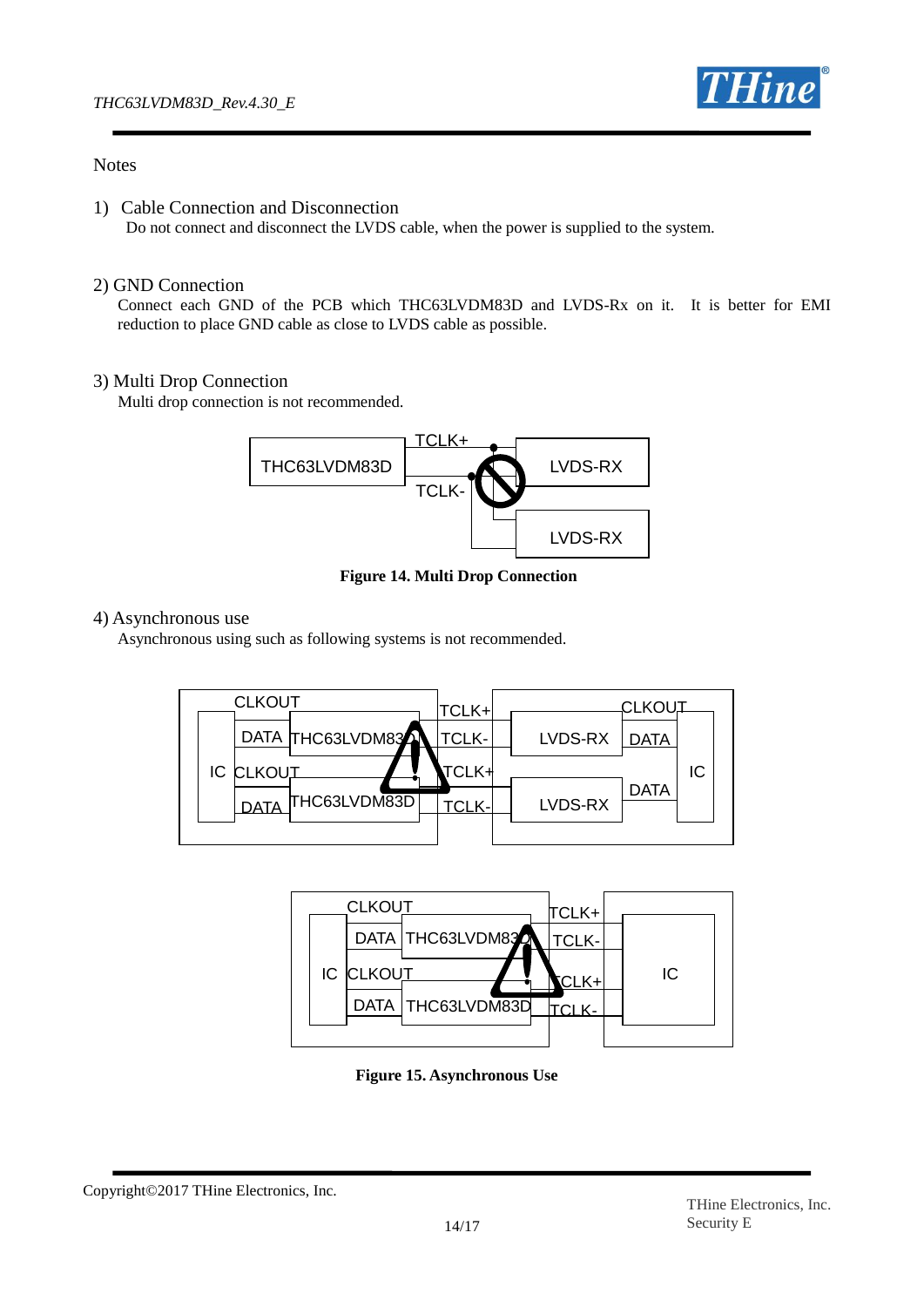

Package







**Figure 16. Package Diagram**

Copyright©2017 THine Electronics, Inc.

UNIT:mm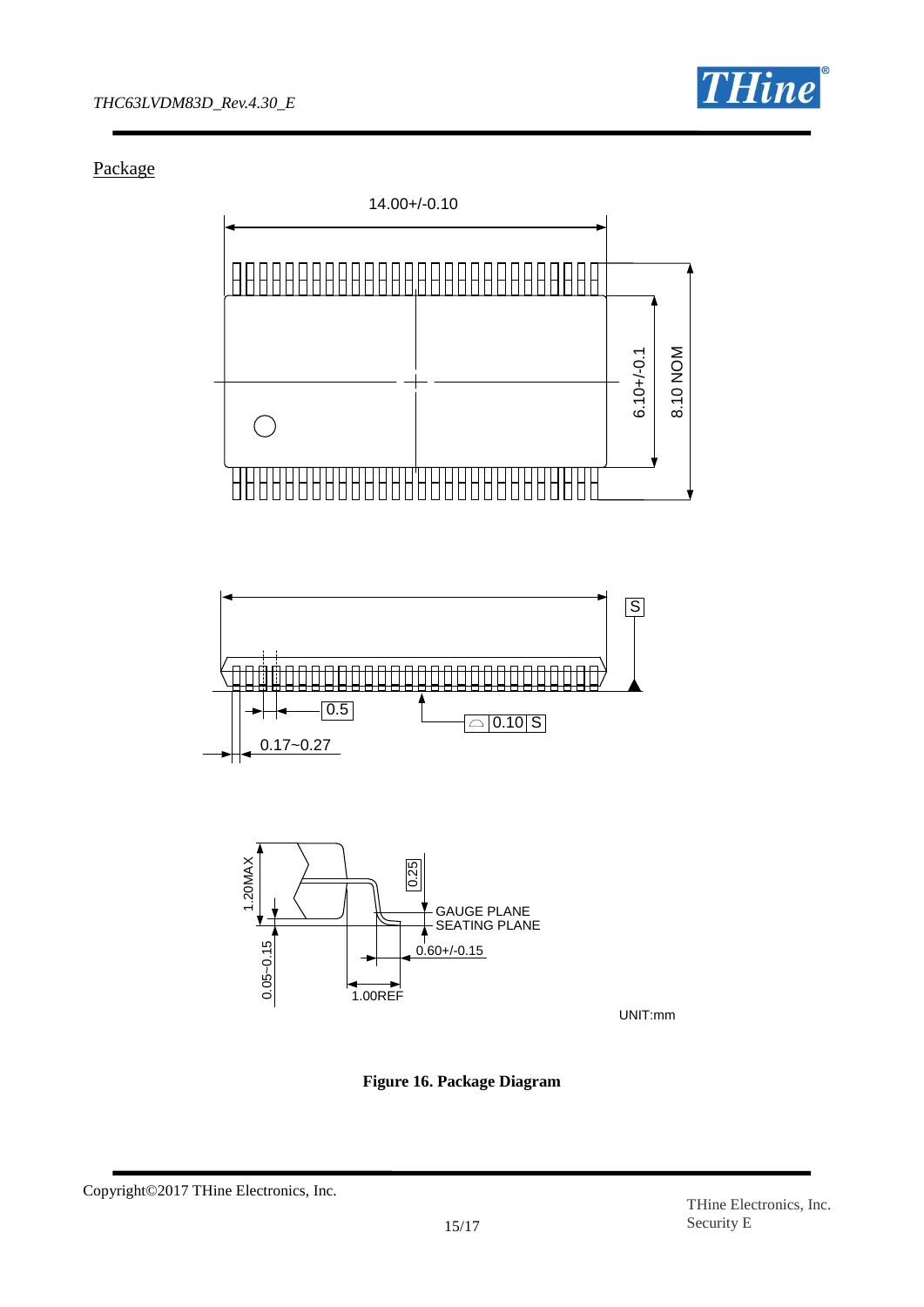## *THC63LVDM83D\_Rev.4.30\_E*



## Reference Land Pattern



**Figure 17. Reference of Land Pattern**

The recommendation mounting method of THine device is reflow soldering. The reference pattern is using the calculation result on condition of reflow soldering.

Notes

This land pattern design is a calculated value based on JEITA ET-7501.

Please take into consideration in an actual substrate design about enough the ease of mounting, the intensity of connection, the density of mounting, and the solder paste used, etc… The optimal land pattern size changes with these parameters. Please use the value shown by the land pattern as reference data.